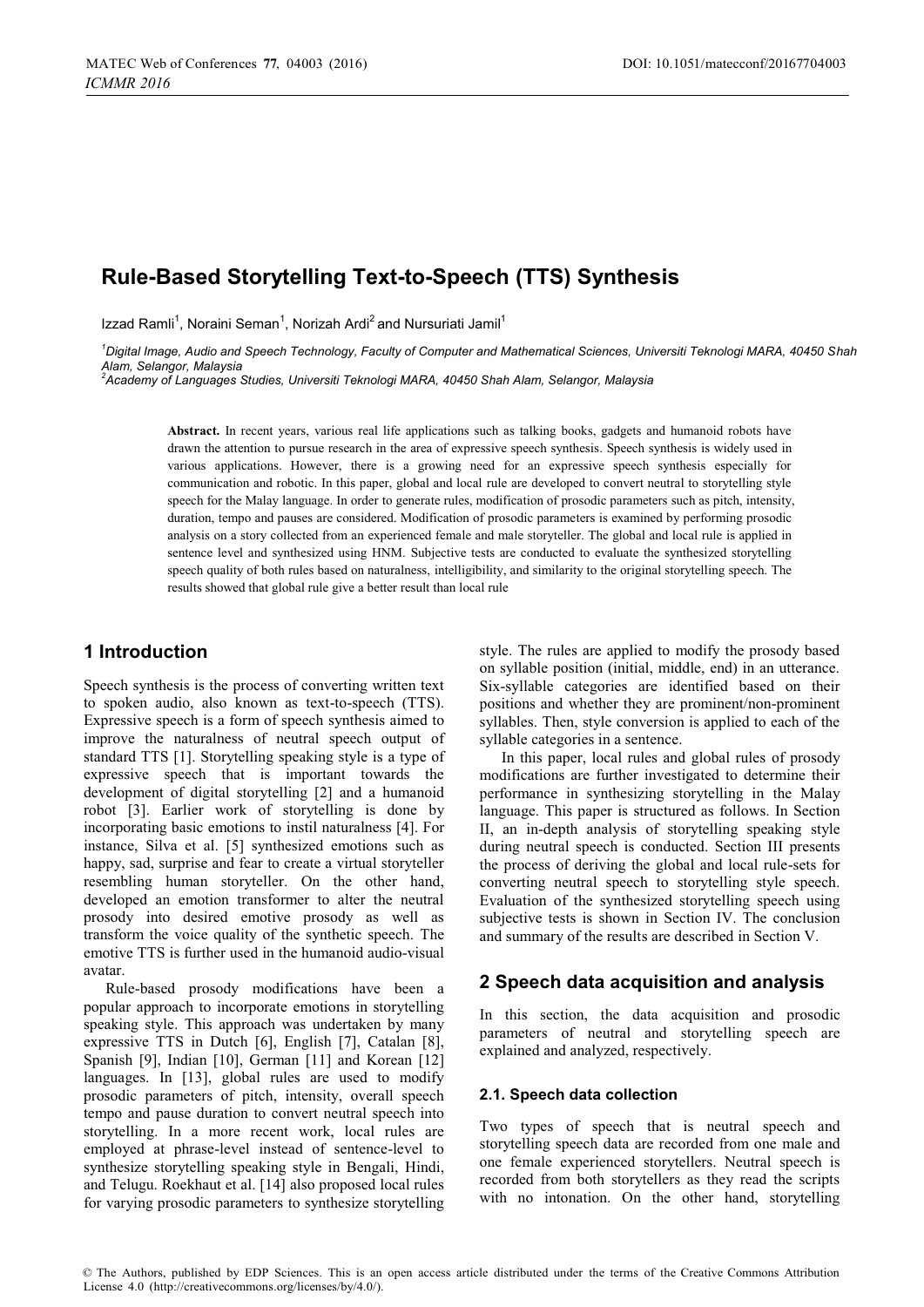speaking style is recorded using storytelling intonations of the storytellers. In storytelling literature, storytelling speech may be conveyed in narrative, descriptive or dialogue mode [15]. Narrative storytelling is mainly used to inform the listener about the actions that are taking place and the characters affecting the story. Descriptive storytelling, on the other hand, describes a character or events to the listener so that they feel the character or the storyline depicted. Meanwhile, dialogue storytelling is when the storyteller typically modifies his/her voice into a more exaggerated register of expressions, where fullblown emotions may be manifested. In this work, storytelling is done in a narrative mode. Figure 1 shows the recording sessions of the female and male storytellers.



**Figure 1.** Recording sessions of the narrative storytelling.

In this preliminary investigation, one children's Malay folklore entitled "*Si angsa yang bertelur emas*" is selected to be narrated by the storytellers. The story is consists of 12 sentences, 113 words, and 276 syllables. The recording session is done in a quiet room, and the storyteller is seated in a comfortable chair approximately 2 feet away from the video camera. The recorded speech is stored in .wav format at a sampling rate of 41Khz with 16-bit resolution. The storytellers are given ample time to practice before recording session and they may repeat the recording until they are satisfied. All the neutral and storytelling speaking speech data are further transcribed at the sentence, word, and syllable levels using Praat [16] tool.

#### **2.2. Prosodic parameter analysis**

Analysis of prosodic parameters is important to examine which aspects of the prosody are pertinent to each other. This knowledge is used to transform neutral speech into storytelling speaking style. A total of 48 sentences, 452 words and 1,104 syllables are transcribed from the neutral and storytelling speech data of both storytellers. Five prosody parameters are further extracted from both speech data; they are pitch, intensity, duration, tempo and pauses. Table 1 tabulated the average pitch, intensity and duration of all syllables from the neutral and storytelling speech of both storytellers.

|                   |        | <b>Duration</b> | Intensity | Pitch  |
|-------------------|--------|-----------------|-----------|--------|
| Neutral<br>speech | Female | 0.24            | 61.23     | 171.74 |
|                   | Male   | 0.24            | 76.94     | 144.21 |
| Storytelling      | Female | 0.2             | 68.99     | 238.61 |
| speech            | Male   | 0.19            | 77.59     | 150.6  |

The analysis shows that average intensity and pitch for storytelling speech at 68.99 and 238.61 are larger than a neutral speech at 61.23 and 171.74, respectively for the female storyteller. The average intensity and pitch for the male storyteller also show a slight increase in storytelling speech. Duration, on the other hand, shows a lower average for storytelling speech at 0.2 compared to neutral speech at 0.24. Hence, this indicates that the speech tempo for storytelling speech is faster than neutral speech. The same is also true for the male storyteller.

The pause feature is analysed at phrase and sentence level. In our work, a phrase is defined as a collection of words and determined by the symbol comma (,) that exist in a sentence. Table 2 shows the average pause at phrase and sentence level. It shows that neutral speech has a longer average pause for phrase and sentence level compared to storytelling speech for both storytellers. At the sentence level, both storytellers tend to pause much longer than at phrase level before continuing to the next sentence.

|                        |        | <b>Phrase</b><br>Level | <b>Sentence</b><br>level |
|------------------------|--------|------------------------|--------------------------|
| Neutral                | Male   | 0.46                   | 0.87                     |
| speech                 | Female | 0.40                   | 0.82                     |
| Storytelling<br>speech | Male   | 0.42                   | 0.60                     |
|                        | Female | 0.25                   | 0.67                     |

**Table 2.** Average pause at phrase and sentence levels.

Further analysis also showed that several words, typically adjectives and adverbs contain accented syllables that are stressed during pronunciations. Accented syllables tend to have increased pitch, duration, and intensity. Table 3 presents an example of an adjective word '*berat*' containing accented syllables /be/ and /rat/. It can be seen that tremendous increase of 320% for the duration, 12 % for intensity and 109% of pitch occurred during storytelling for accented syllable /be/. Similar phenomena is also shown for syllable /rat/. However, the rate of escalation is different depending on the position of the accented syllable in the word. Syllable /be/ that is located at the beginning of the word has a large increase for the duration. Meanwhile, syllable /rat/ that is positioned at the end of the word has the largest increase in pitch. Upon more inspections of other accented syllables, we discovered that the prosody parameters of storytelling speaking style varied according to the syllable positions: initial, middle or end.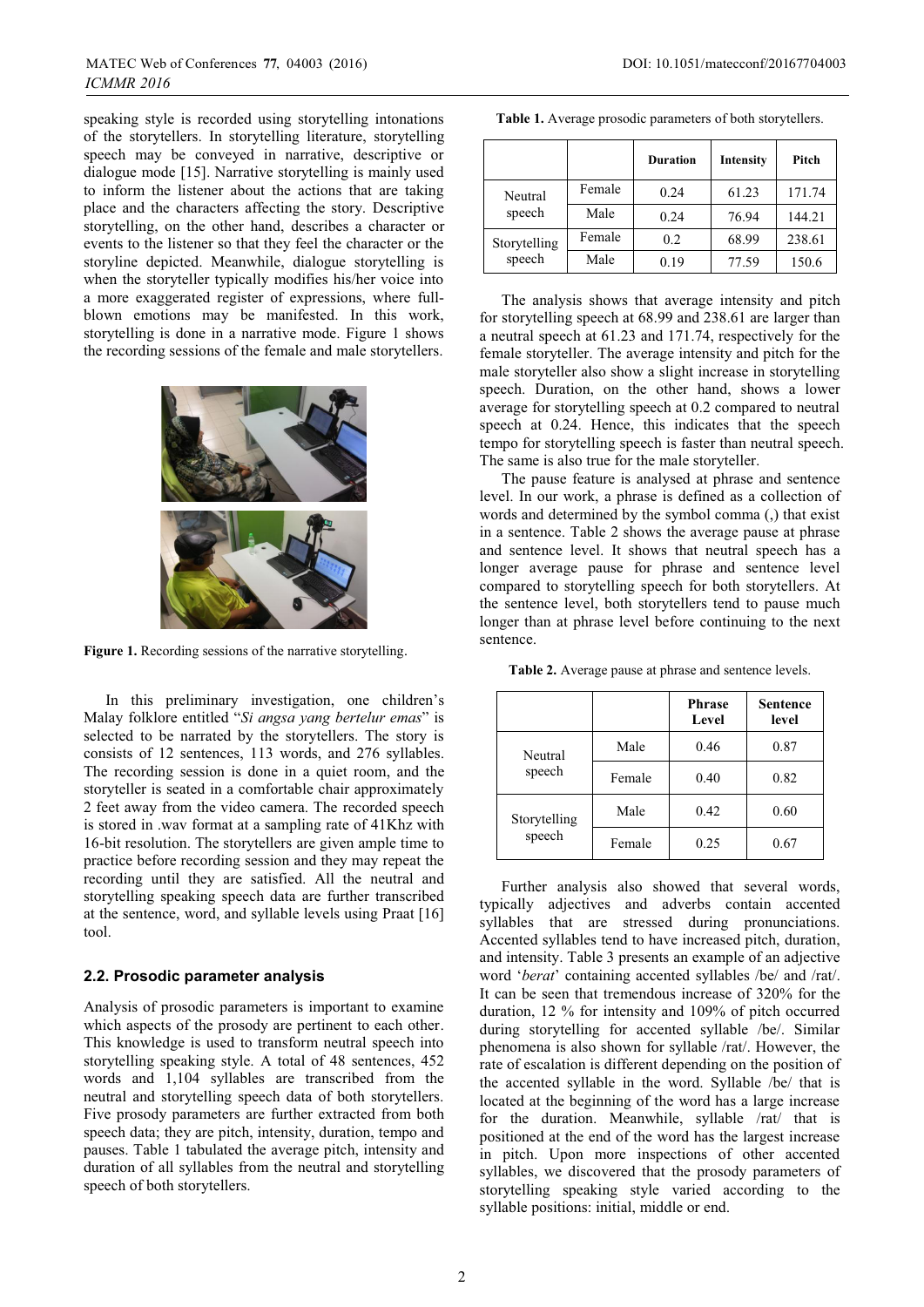| Word             | <b>Syllable</b> | <b>Prosody</b>     | <b>Neutral</b><br>speech | <b>Storytelling</b><br>speech |
|------------------|-----------------|--------------------|--------------------------|-------------------------------|
|                  |                 | Duration           | 0.15                     | 0.63<br>$(320\%)$             |
|                  | /be/            | Intensity          | 77.37                    | 86.70<br>(12%)                |
| 'berat'<br>/rat/ |                 | Pitch              | 110.38                   | 231.11<br>$(109\%)$           |
|                  |                 | Duration           | 0.32                     | 0.47<br>$(46\%)$              |
|                  |                 | Intensity<br>75.74 | 77.61<br>$(2.5\%)$       |                               |
|                  |                 | Pitch              | 116.18                   | 219.96<br>(89%)               |

**Table 3.** Prosody analysis for accented syllables.

## **3 Development of prosodic rules for storytelling speaking style**

This section discusses the process of converting neutral speech to storytelling style speech as shown in Figure 2.



**Figure 2.** Rule-based storytelling speech synthesis.

The synthesized neutral speech is generated using a Malay language TTS [17]. As the aim of this paper is to compare the performances of local and global rules for synthesizing storytelling speaking styles, two set of rules are constructed to produce the storytelling speaking style speech. Global rules are set to modify prosodic parameters of accented syllables only, leaving other syllables unchanged. Global rules also alter overall speech tempo and pause duration. On the other hand, local rules modify both accented and unaccented syllables of the neutral speech to produce the storytelling speech. As mentioned earlier, prosody parameters of the accented syllables are modified based on the positions of the syllables in the word (i.e. initial accent, middle accent, final accent) [14]. The local rules also altered unaccented syllables locally based on the average prosody of the targeted speech. To construct the local and global rules of modification factors, prosody parameters of the storytelling speech syllables are referred and analyzed.

Modification factors for the global and local rules are determined by pitch contour, duration, intensity patterns, tempo and pause of both neutral and storytelling speeches. The factors are calculated by dividing the average desired (i.e. storytelling) prosodic values with the average neutral prosodic values [13]. For example, global rule

modification factor of accented syllables for pitch in female storyteller is calculated as follows:

Average pitch of accented syllables for storytelling Average pitch of all syllables in neutral speech

| C phùil 01 ail synaones in neutrai |  |
|------------------------------------|--|
| $256.92 \text{Hz} = 1.5$           |  |
| 171.74Hz                           |  |

Modification factors for duration and intensity of accented syllables for the female storyteller are calculated similarly and tabulated in Table 4. Note that pitch and intensity parameters of unaccented syllables remain unchanged (i.e.  $NC = no$  change) for unaccented syllables. Tempo (syllable per second) or speaking rate in the global rule is applied to unaccented syllable only while duration is used for accented syllables. Modification factor of tempo is calculated as such:

Total syllables in storytelling speech Total duration without pause in storytelling speech  $276 = 4.1$ 

$$
\overline{66.3}
$$

Modification factors for pauses are average pauses computed at phrase and sentence level of the storytelling speeches. The factor at phrase level for the female storyteller is 0.25 and at the sentence level is 0.67 as depicted in Table 4.

| <b>Syllable</b><br>type | Prosodic parameter             | <b>Modification</b><br>factor |
|-------------------------|--------------------------------|-------------------------------|
|                         | Pitch                          | 1.5                           |
| Accented                | Duration                       | 0.9                           |
|                         | Intensity                      | 1.13                          |
|                         | Pitch                          | NC                            |
| Unaccented              | Intensity                      | NC                            |
|                         | Tempo                          | 4.1                           |
| <b>NA</b>               | Pause (phrase level)           | 0.25                          |
| NA                      | Pause (sentence level)<br>0.67 |                               |

| <b>Table 4.</b> Global rules modification factors of the female |              |  |  |
|-----------------------------------------------------------------|--------------|--|--|
|                                                                 | storyteller. |  |  |

NC – no change; NA – not applicable

**Table 5.** Local rules modification factors of female storyteller.

| <b>Syllable</b>   | <b>Prosodic</b>          | <b>Modification factor</b> |        |      |
|-------------------|--------------------------|----------------------------|--------|------|
| type              | parameter                | <b>Initial</b>             | Middle | End  |
|                   | Pitch                    | 2.63                       | 1.72   | 2.23 |
| Accented          | Duration                 | 1.16                       | NC     | 1.5  |
|                   | Intensity                | 1.1                        | 1.2    | 1.08 |
|                   | Pitch                    |                            | 1.3    |      |
| <b>Unaccented</b> | Intensity                |                            | 1.11   |      |
|                   | Tempo                    |                            | 4      |      |
| NA                | Pause<br>(phrase level)  | 0.25                       |        |      |
| NA                | Pause<br>(sentence lev.) |                            | 0.67   |      |

NC – no change; NA – not applicable

In Table 5, modification factors of local rules are presented. Factors for local rules are calculated similarly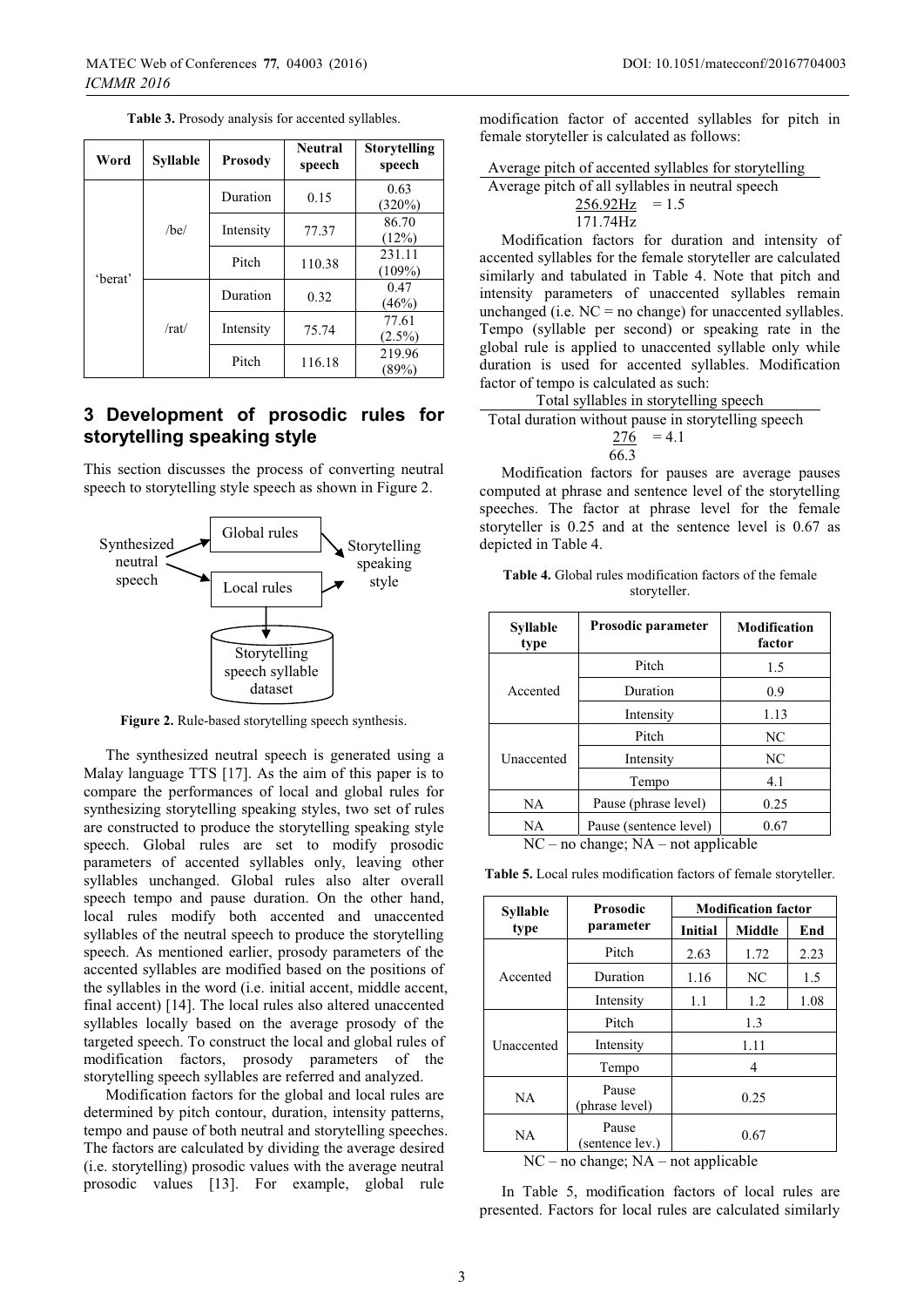as global rules. However, local rules of accented syllables are segregated based on the syllable's position in the word (i.e. initial, middle, end). Another set of global and local rules are calculated for the male storyteller and are listed in Table 6 and 7, respectively.

**Table 6.** Global rules modification factors of male storyteller.

| <b>Syllable</b><br>type | Prosodic parameter     | <b>Modification</b><br>factor |
|-------------------------|------------------------|-------------------------------|
|                         | Pitch                  | 1.47                          |
| Accented                | Duration               | 1.14                          |
|                         | Intensity              | 1.01                          |
|                         | Pitch                  | NC                            |
| Unaccented              | Intensity              | NC                            |
|                         | Tempo                  | 5.4                           |
| NA                      | Pause (phrase level)   | 0.42                          |
| NA                      | Pause (sentence level) | 0.6                           |
| .                       | . .<br>$   -$          | $\sim$                        |

NC – no change; NA – not applicable

| <b>Syllable</b> | <b>Prosodic</b>          | <b>Modification factor</b> |               |      |
|-----------------|--------------------------|----------------------------|---------------|------|
| type            | parameter                | <b>Initial</b>             | <b>Middle</b> | End  |
|                 | Pitch                    | 2.5                        | 1.38          | 1.4  |
| Accented        | Duration                 | 0.7                        | 1.1           | 1.5  |
|                 | Intensity                | 0.8                        | 1.03          | 1.06 |
|                 | Pitch                    | NC                         |               |      |
| Unaccented      | Intensity                |                            | 0.98          |      |
|                 | Tempo                    |                            | 5.4           |      |
| <b>NA</b>       | Pause<br>(phrase level)  | 0.42                       |               |      |
| <b>NA</b>       | Pause<br>(sentence lev.) |                            | 0.6           |      |

**Table 7.** Local rules modification factors of male storyteller.

NC – no change; NA – not applicable

## **3.1. Pitch**

Pitch varies significantly in storytelling speech compared to neutral speech. Analysis of pitch contour in accented syllables of storytelling speeches shows that a falling or raising contour patterns. Therefore, to formulate this risefall pattern of pitch contour, non-linear functions are explored. In this paper, the pitch contour patterns are formulated using sine functions [18]. The formulation multiplies all pitch values within a relevant time domain  $[t_1, t_2]$  for a given modification factor which is governed by the variable *α* . The calculation is shown in equation (1).

$$
s' = s(t)^{*}(1+(\alpha -1) \times \sin \{[(t-t_1)/(t_3-t_2)] \times 0.5 \times \pi\}
$$
  
(1)

where

- *s* Original pitch values at time t
- *s'* Manipulated pitch values at time t
- *α* Pitch modification factor

The pitch modification factor for global rules represented by variable *α* is substituted with 1.5 (see Table 4) and 1.47 (see Table 6) for female and male, respectively. Meanwhile, pitch modification factors for local rules (see Table 5 and 7) are applied based on the positions of the syllables.

#### **3.2 Duration**

In order to efficiently impose the dynamics of storytelling speech prosody on neutral speech, duration should be modified to appropriate levels. For the global rule, two duration constant modification factor are designed. These duration modification factors are uniformly applied to accented and unaccented syllable respectively. In local rule, each position (initial, middle and final syllable) of accented syllable are scaling with different constant modification factors. Unaccented syllable is scale locally proportional to the tempo. The entire modification factor for duration parameters in both rules are showed in rows 4 in Table 4 and Table 5.

### **3.3 Intensity**

Based on the analysis, the average intensity of a storyteller turns out to be higher as compared with neutral speech. Intensity for a speech signal may vary between speakers. Also, intensity may vary due to the recording device and distance to the speaker. In this work, the same recording device applied, and distance recording devices to the speaker are unchangeable. The rules derived from converting intensity of neutral into storytelling style speech are given below.

 $y'(t) = y(t) \times \alpha$  (2)

- where: y Original intensity values at time t
- y' Manipulated intensity values at time t

*α* Intensity modification factor

The intensity modifications factor for female and male as showed at rows 5 in Table 4 and Table 5 respectively. For local rule intensity modification factor at initial, middle and final of the syllable is given in the last three columns with a different value in both Tables.

#### **3.4 Pause**

The pause is analyzed from sentences of storytelling and neutral style speech at phrase and sentence level. In this work, the stories recorded by the storyteller have less duration of pauses as compared to neutral speech. Female storyteller average pause length of neutral at phase level is 0.4 s and storyteller 0.25 s. At sentence-level, average pause length of neutral is 0.82 s and storyteller 0.67 s. On the other hand, the male storyteller has the same pause at phase level at 0.4 s. However, average pause length of neutral is 0.87 s at sentence level which is longer than storyteller with an average pause at 0.6. The pause duration (phrase and sentence level) applied to both storytellers as showed last two columns in Table 4 and Table 5.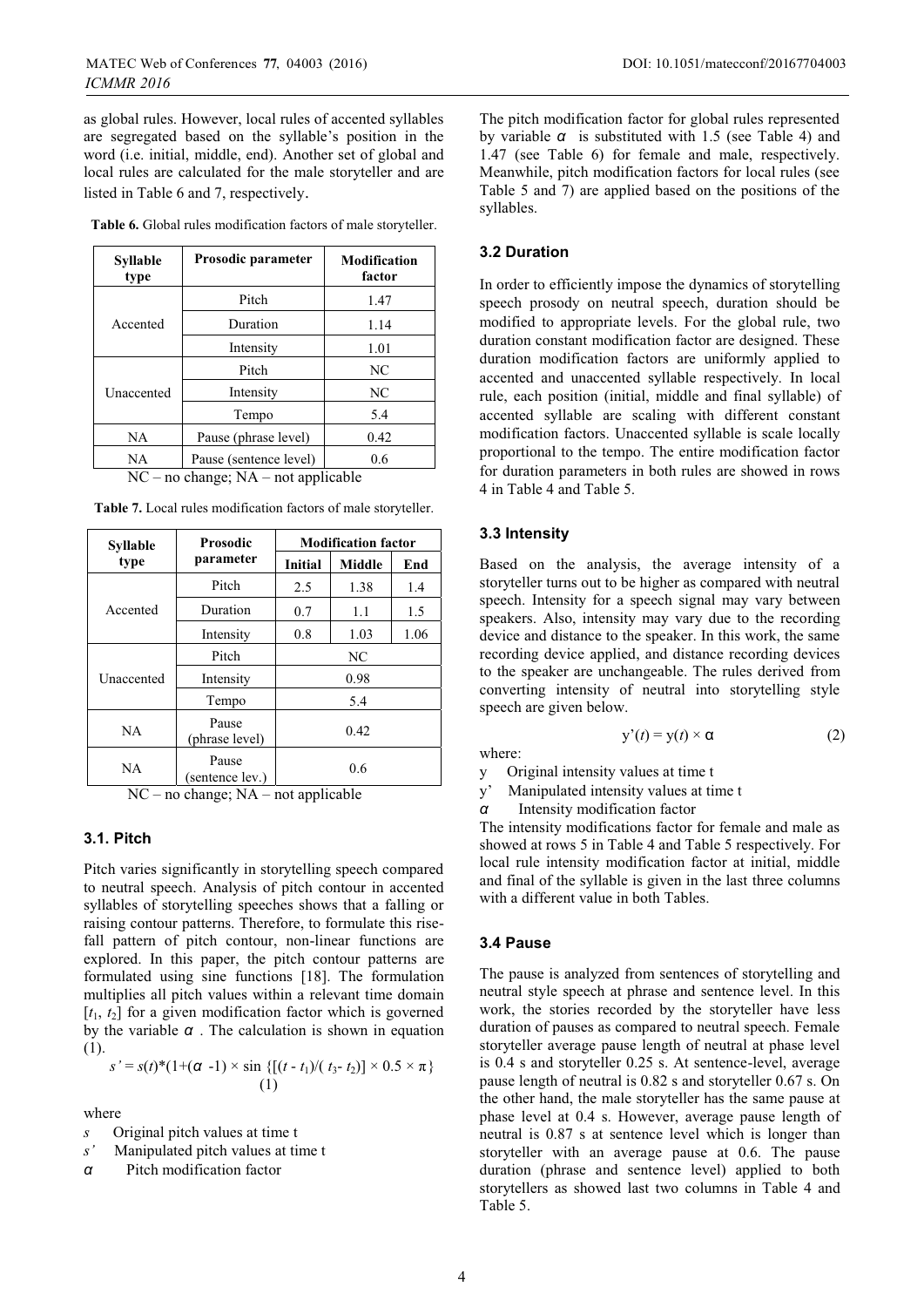## **4 Evaluations and discussions**

A subjective test is carried out to evaluate the quality of the synthesized speech. The criteria are considered (naturalness, intelligibility, similarity) compared to the original storytelling speech. In this test, subjects have to listen and evaluate the synthesized speech sentences. 5 native Malay-speaking subjects in the age group of 21-51 participated in the listening test.

For listening test, a complete text story is divided into sentences. The sentences consist of 5 to 21 words. The sentences are converted to synthesize storytelling speech using global and local rule for female and male storyteller. It synthesized using prosodic modification methods HNM. A total of 96 synthesized storytelling speech sentences are collected, which is 48 sentences of each storyteller. Here, the subjects were presented with both original storytelling speech and synthesized storytelling speech. The subjects are given time to judge the quality of the synthesized storytelling speech by comparing the original expressive speech. The evaluation has been done in a quiet place and using proper headphone to prevent external sound. Before evaluation, the subjects are explained about the criteria of naturalness, intelligibility, and similarity. They can replay the synthesized speech for better evaluation. The higher quality synthesized speech was given a mean opinion score of five and poor quality synthesized speech were given of one. The results for the prosodic rule and modification methods for female and male are given in Table 3 and Table 4 respectively.

|  |  |  | Table 8. Evaluation result for synthesized female storyteller |
|--|--|--|---------------------------------------------------------------|
|--|--|--|---------------------------------------------------------------|

| <b>Prosodic</b><br>rule | Natural-<br>ness | Intelligibi<br>-litv | <b>Similarity</b> | Mean<br>(µ) |
|-------------------------|------------------|----------------------|-------------------|-------------|
| Global                  | 2.8              | 3.0                  | 3.0               | 2.9         |
| Local                   | 2.4              | 2.95                 | 2.85              |             |

**Table** 9**.** Evaluation result for synthesized male storyteller

| <b>Prosodic</b><br>rule | <b>Natural</b><br>-ness | Intelligibi<br>-lity | <b>Similarity</b> | Mean<br>$(\mu)$ |
|-------------------------|-------------------------|----------------------|-------------------|-----------------|
| Global                  | 2.98                    | 3.8                  | 3.05              | 3.27            |
| Local                   | 2.8                     | 3.55                 | 2.96              | 3.1             |

Based on Table 3 and Table 4, global rules outperform compared to local rule for both storyteller. Mean result for global rule of female storyteller is 2.9 is better than local rule at 2.73 out of 5. While, mean results of male storyteller is 3.27 and 3.1 for global and local rule. Hence, the global rule is used for modification yields a better result than the local rule in both storytellers.

The global rules do not manipulate the entire syllable but only at accented syllable to produce much better quality of speech. It is because modification of syllable sometimes is over exaggerated and quality degenerates that happen in the local rule which modified the entire syllable to the target speech. The values of modification factor in local rule derived based on average are the cause of this matter. These modification factors are not compatible to apply in the entire syllable context. Therefore, in selecting the modification factor, the result

should be considered. We can modify the prosody, however, at a certain value it meets a limitation. Better technique needs to explore to find the perfect modification factor that can match with every syllable context in converting neutral to storytelling style speech.

## **5 Conclusions**

In this paper, the process of converting neutral speech from standard text-to-speech (TTS) system to storytelling style speech is carried out by using global and local rule. Five prosodic parameters, namely, pitch, duration, intensity, tempo and pause are analyzed for modification. The modification factors are derived by analyzing the difference between prosodic parameters of neutral and storyteller speech sentences. The subjective test results for naturalness, intelligibility, and the similar value indicated that the global rule was effective in imposing the story style on neutral speech and maintain the quality of speech. However, the used of average to determine the modification factor to suit with all syllable context is not the best idea. Further research needs to explore to improve the synthesized speech in the global and local rule. We believe that local rule can give a better result if the modification factors are applied in the correct circumstances for every syllable. The rules may be extended to develop others speaking styles such as news reading, debate, and conversation.

#### **References**

- [1] D. Govind, Prasanna, and Mahadeva, "Expressive speech synthesis: a review," *International Journal of Speech Technology*, vol. 16, 237–260, Oct. (2012)
- [2] B. C. Lunce, "Digital Storytelling as an Educational Tool," *Inidiana Libriaries*, 30, 77–80, (2007)
- [3] R. Gelin, C. D'Alessandro, and Q. Le, "Towards a storytelling humanoid robot," *AAAI Fall Symposium Series on Dialog with Robots*, 137– 138, (2010)
- [4] J. Adell, A. Bonafonte, and D. Escudero, "Analysis of Prosodic Features Towards Modelling of Emotional and Pragmatic Attributes of Speech," in *Procesamiento del lenguaje natural*, 277–283, (2005)
- [5] A. Silva, M. Vala, and A. Paiva, "The Storyteller : Building a Synthetic Character That Tells Stories," in *In Workshop on Representing, Annotating, and Evaluating Non-Verbal and Verbal Communication Acts to Achive Contextual Embodied Agents, at Autonomous Agents Conference*, 53–58, (2001)
- [6] S. J. L. Mozziconacci, "Speech variability and emotion: production and perception," Technical University Eindhoven, 1998
- [7] J. Y. Zhang, A. W. Black, and R. Sproat, "Identifying Speakers in Children ' s Stories for Speech Synthesis," 2041–2044, (2003)
- [8] I. Iriondo, F. Alías, J. Melenchón, and M. Llorca,